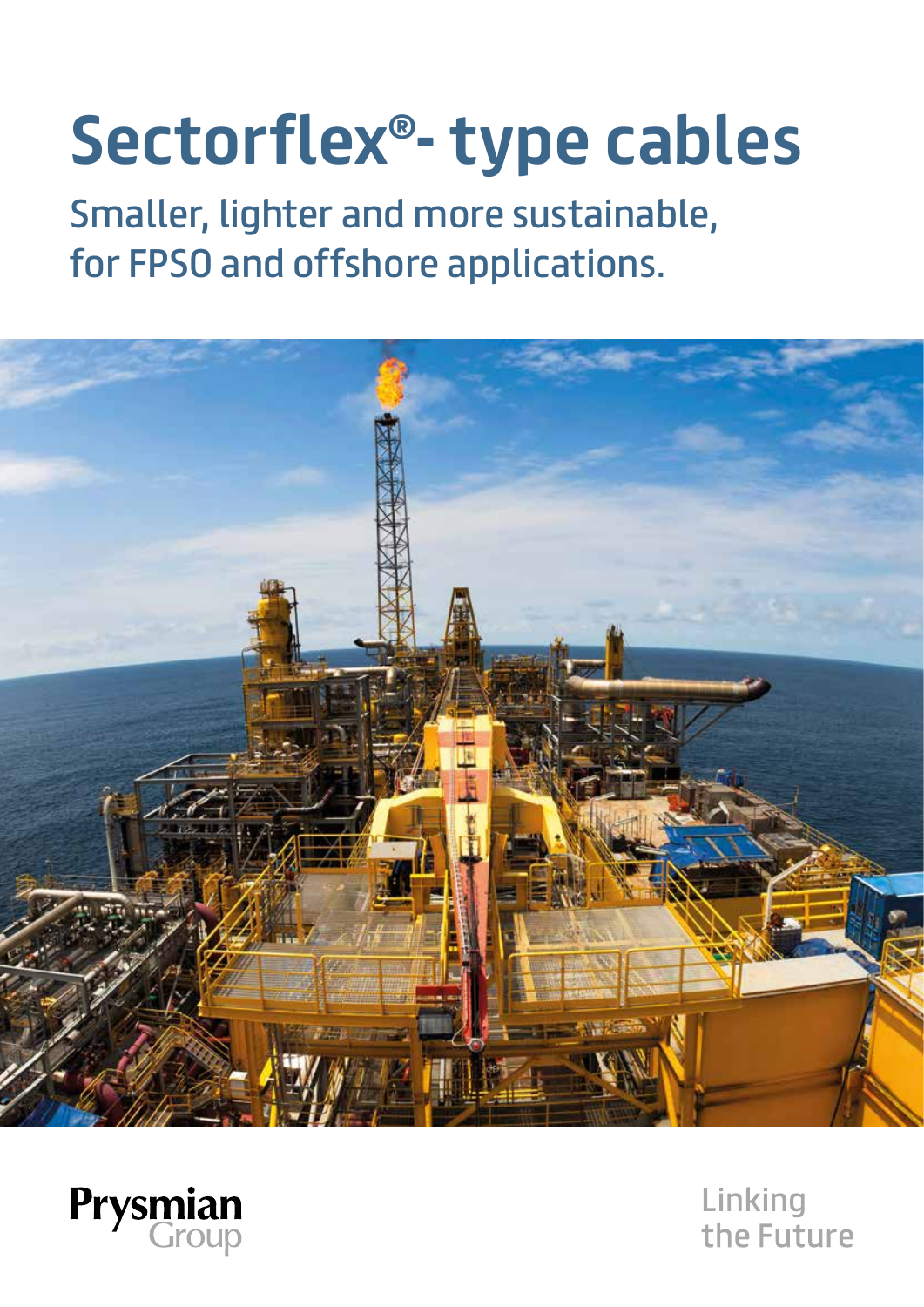**We specialise in underground and submarine cables and systems** for power transmission and distribution, special cables for applications in many different industries, and medium and low voltage cables for the construction and infrastructure sectors.



**For the telecommunications industry, the Group is the world's largest provider** of cutting-edge cables and accessories for voice, video and data transmission, offering a comprehensive range of optical fibres, optical and copper cables and connectivity systems.



# **We are committed to environmental**

**responsibility** in our production processes, the protection of the global environment, and the responsible management of relations with the local communities in

which we work.

### **For us, innovation means meeting the needs of our customers and communities**

by understanding their business drivers as quickly as they do. To do that, our team of over 900 Research & Development professionals is constantly looking to the future, predicting and identifying emerging trends in each of our industries and sectors. Acting on this intelligence from 25 R&D centres around the world, we're constantly close to our customers in their own local markets.



YEARS OF EXPERIENCE 140

R&D CENTRES AROUND THE WORLD 25



**Prysmian Group is world leader in the energy and telecom cables and systems industry.** 

**With 140 years' experience, the Group is strongly positioned in high-tech markets and offers the widest possible range of products, services, technologies and know-how.** 

# **CONNECTING THE WORLD. TODAY AND IN THE FUTURE**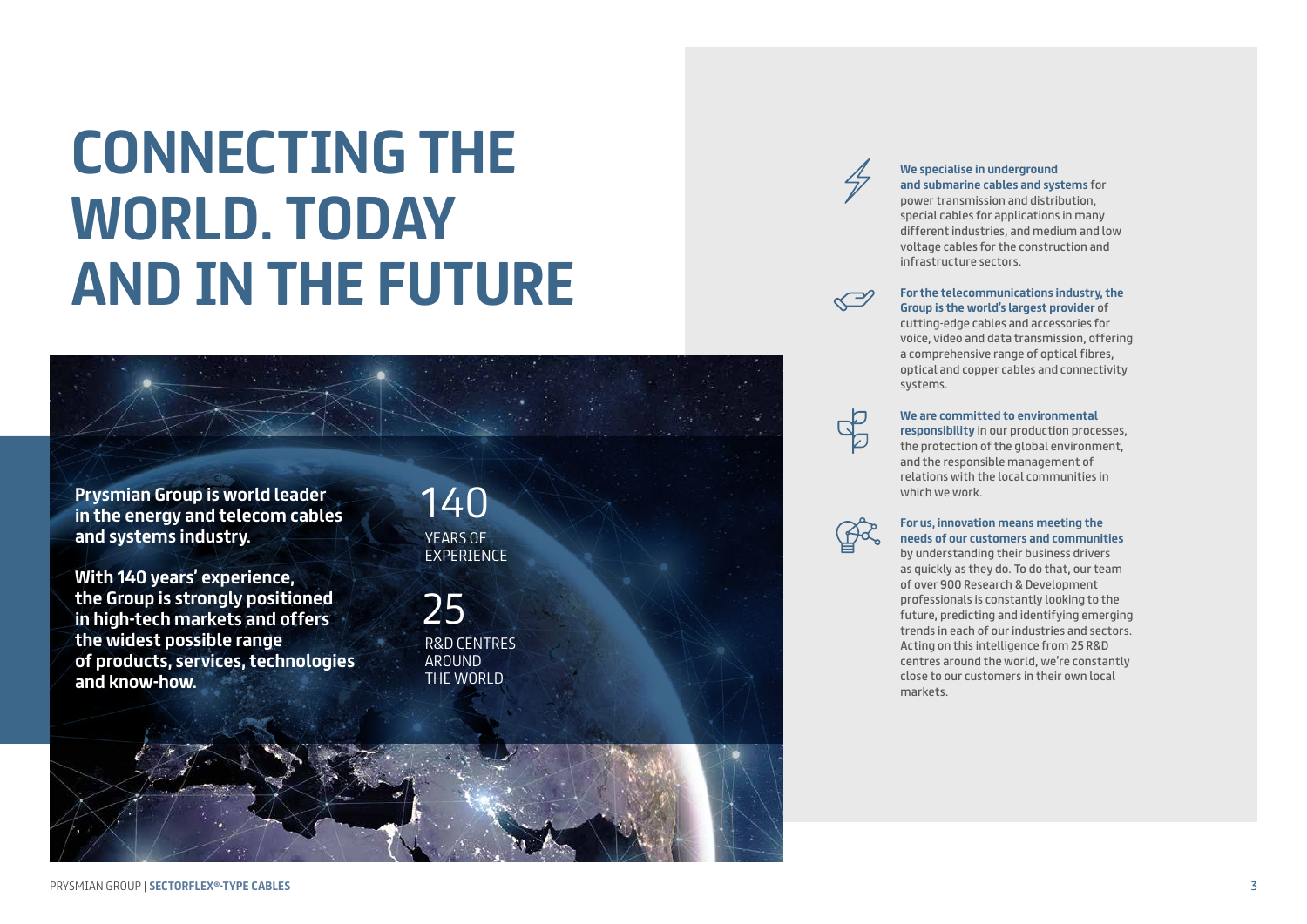# **Linking Energy Reserves**

**The world is progressively taking on the challenges of energy transition. Oil and – mostly – gas remain a fundamental part of the energy mix required to face these challenges.**

To keep the world going and build a better tomorrow for people in every walk of life, communities, infrastructure, communications and transport need power. Gas is a fundamental part of the world's energy mix and a key contributor to a sustainable energy future.

At Prysmian Group, our mission is to create the most fit-for-purpose solutions for our customers in the Oil & Gas sector. We are setting the industry benchmark for reliability and quality in ways that give our customers solutions designed exactly to meet their needs and to comply with the most demanding industry standards, whilst our widespread global footprint ensures we can support them wherever they operate.

Whether we are supporting customers with cable systems or downhole technology, or providing more specialised solutions for artificial lift, we approach every project as an opportunity to help customers meet their challenges.

We have been a market leader in this sector for decades and have been bolstering our reputation for excellence ever since, building long-term, strong relationships with our customers. We offer an unrivalled portfolio of products and services – so customers are never held back on a project.

In this industry, innovation isn't a one-off, radical event. At Prysmian, it's an ongoing, meaningful, incremental and full-scope process. From cable designs with enhanced features needed to operate in areas where they may be vulnerable to attack by gas leakage, oil, water or chemicals, or with enhanced fire resistance properties in response to calls for improved safety and compliance with the most stringent standards, to integrated monitoring solutions of electrical assets to ensure cable performances, we can deliver solutions that offer safe, sustainable and continuous operation for the Oil & Gas industry.

**From exploration to production, field service to midstream and downstream distribution, and with global onshore and offshore expertise, Prysmian's worldwide presence means we are always there to provide the quality cable solutions you need. And our asset monitoring solutions provide integrity, efficiency and service continuity – whether for your plant, your refinery or your platform.** 

**The world needs energy to develop and grow. And that is why Prysmian is linking energy reserves to power a better future for everyone.**

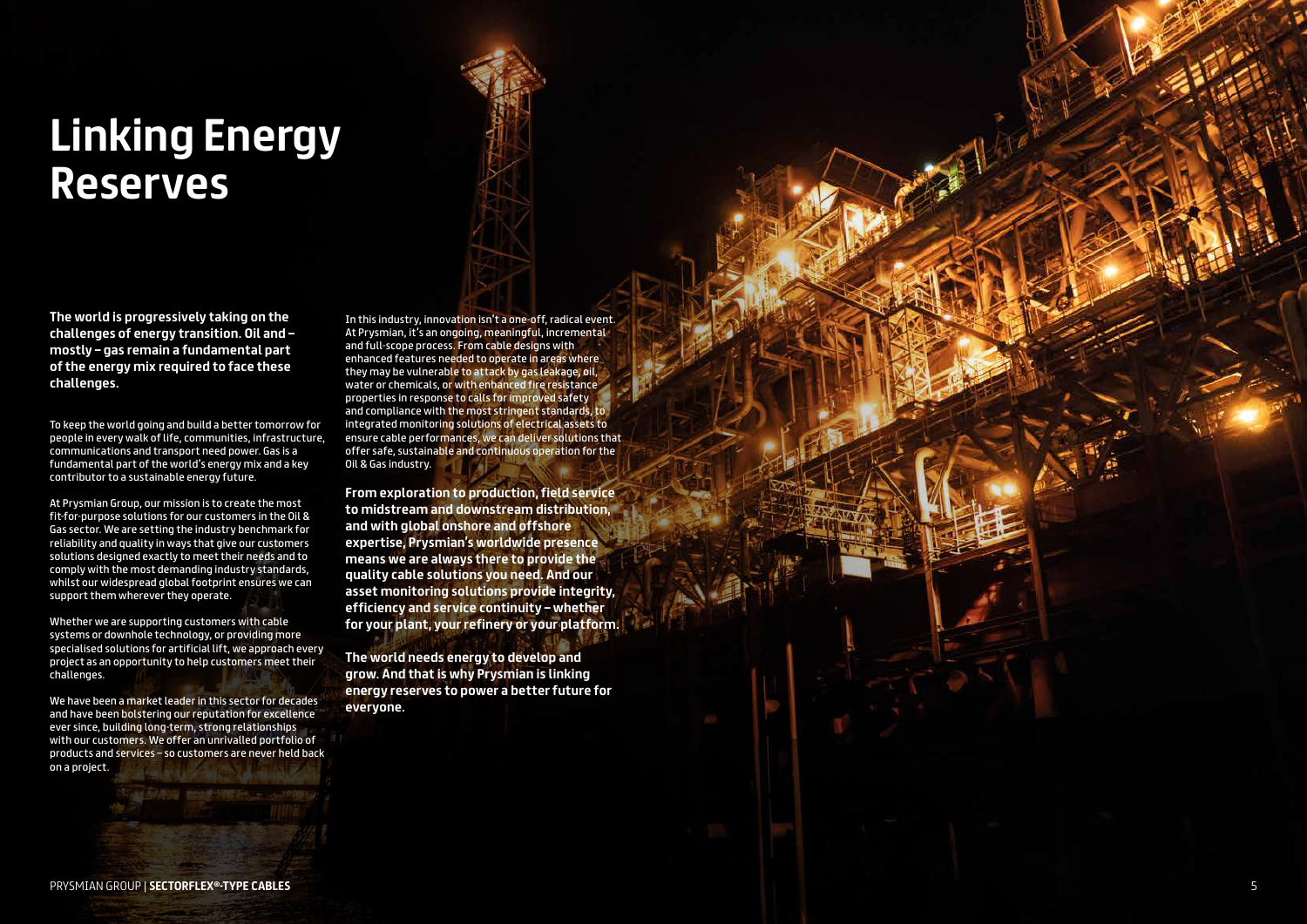

# **Sectorflex ®-type cables**

**Installation and cable handling on a platform (topside) or on a ship (FPSO) is always challenging due to issues with weight and constraints on space. This proves particularly true when it comes to cables with larger conductors.**

**In a constant effort to provide added value to end users and operators, Sectorflex ® is an innovative solution and the result of the synergies and combined capabilities of the Prysmian Group and General Cable R&D teams developed to address these challenges.**



Sectorflex ® is a patented conductor design. LV cables using Sectorflex ® conductor design have flexible conductors in sections equal to and above 50 mm 2 that are sector-shaped but return to a circular shape when the insulation is stripped.

Sectorflex ®-type cables feature improved bending radius and longer drum lengths.

Among the many advantages they offer, Sectorflex ®- type cables are smaller in diameter, lighter, easier to handle and install, compatible with conventional terminations and accessories, and, most of all, with the same electrical performance.

They are available both with Class 2 or Class 5 DC resistance as per customer needs.



# **WHAT IS SECTORFLEX® ?**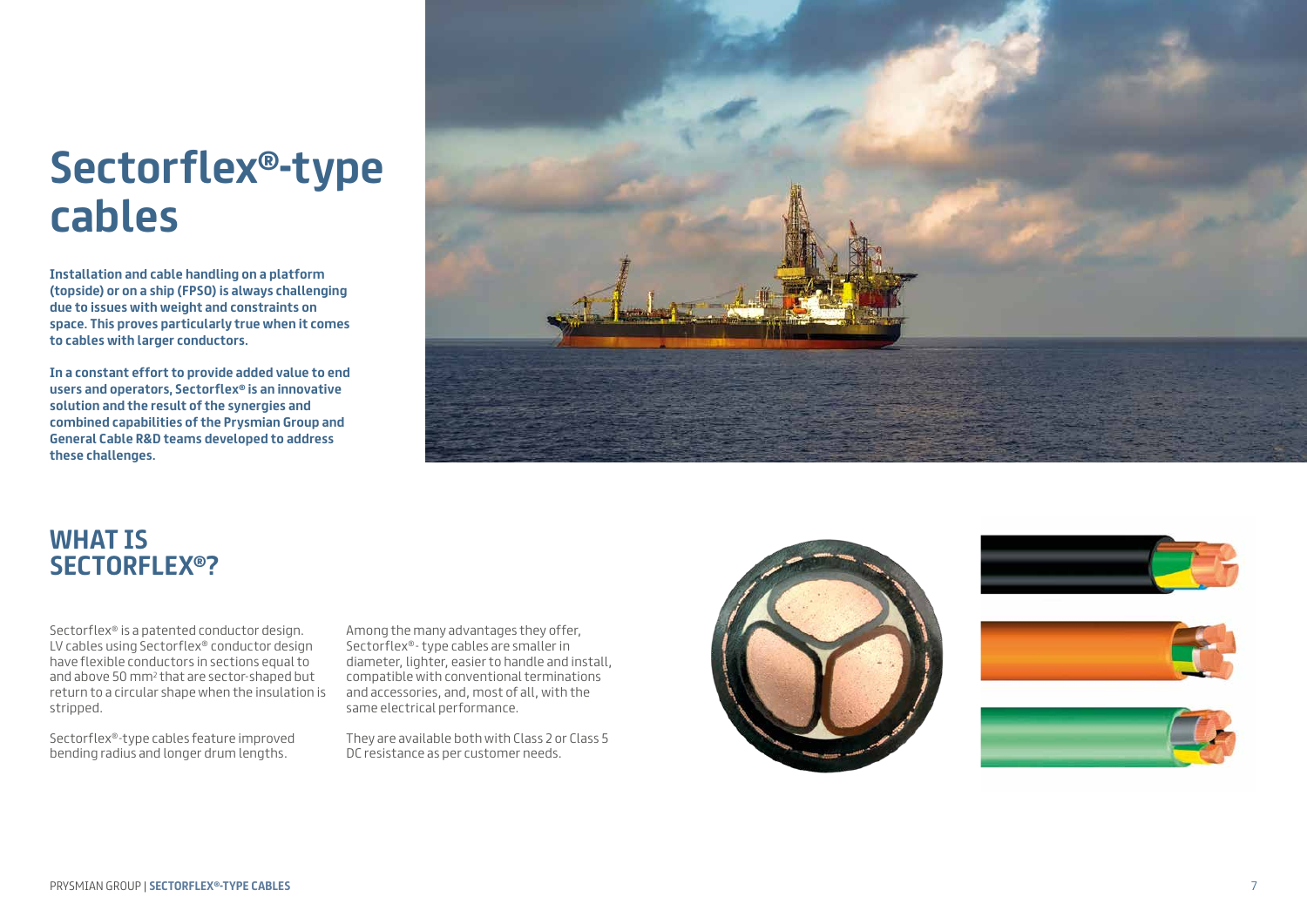# **BENEFITS SMALLER DIAMETER**

Regardless of the cable configuration and the conductors' cross-section, the resulting average diameter reduction for Sectorflex ®-type cables vs round-shaped conductors is by 10%.

## **LIGHTER WEIGHT**

The Sectorflex ®-type cables outer diameter reduction also implies an average reduction in weight. Regardless of the cable configuration and the conductors' cross-section, the resulting average weight reduction for Sectorflex ®-type cables vs round-shaped conductor-type is by more than 10%.

### **IMPROVED BENDING RADIUS, EASIER HANDLING AND INSTALLATION**

The difficulties resulting from limited space available for cable installation in offshore environments are a matter of fact and a huge challenge in the industry.

Sectorflex ®-type cables reduced diameter and weight prove key to improve installation efficiency and quality. Cables take up less space in the trays, they pass through tubes and pipes more easily, withstand a narrower bending radius (down to 4x diameter) and require lower pulling strength.

In addition, the larger surrounding space resulting from the installation of cables with a reduced outer diameter enables a more effective dissipation of the heat generated by the losses in the cable, thus improving its operating conditions, too.



Sectorflex ®-type cables also provide easier handling during installation compared with the conventional circular conductor flexible cables.

Comparison tests were carried out between Sectorflex ®-type cables and cables with round-shaped conductors having identical cross-sections (4x120 mm2) and using identical materials with identical insulation and outer sheath, measured the force required to bend the cables and assessed the cables' spring-back effect when the force was released.

Data obtained, show a substantial improvement in the Sectorflex ®-type cable handling, especially in terms of force needed to bend it, reduced by 39%. Similarly, the spring-back effect shows a reduction by more than 8%.

Both factors contribute to a highly considerable improvement in the conditions under which the cable is used, as far as installation, laying and





SECTORFLEX ®-TYPE CABLE

| <b>CABLE TYPE</b>                                        | <b>Force</b><br>(kg) | Spring-<br>back effect<br>(%) |
|----------------------------------------------------------|----------------------|-------------------------------|
| Sectorflex <sup>®</sup> -type<br>$4x120$ mm <sup>2</sup> | 22,8                 | 83%                           |
| Round-shaped con-<br>ductor 4x120 mm <sup>2</sup>        | 37,6                 | 76%                           |







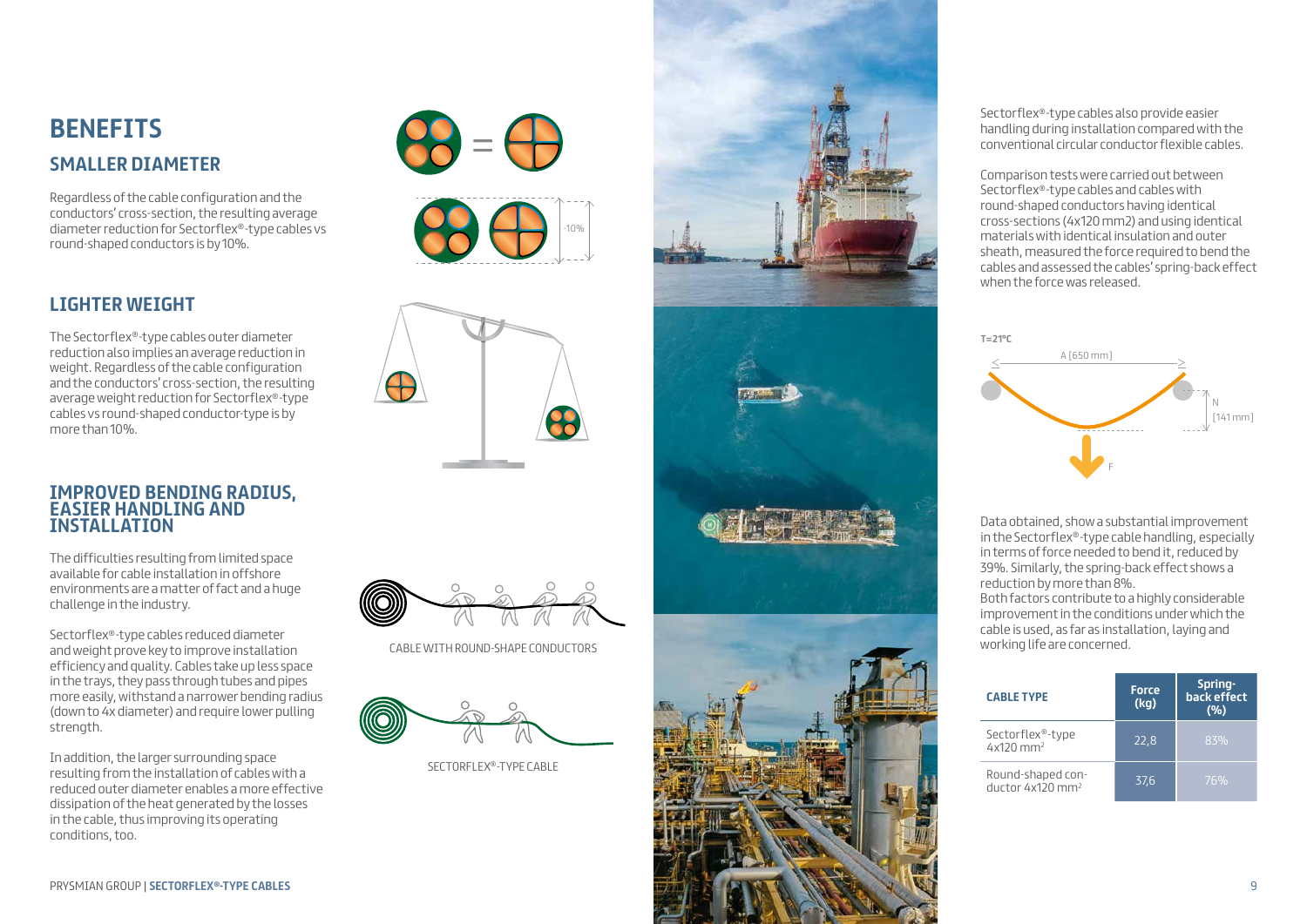

## **LONGER DRUM LENGTHS**

The reduced outer diameter and weight of Sectorflex®-type cables results into manufacturing longer drum lay lengths and, in turn, reduces the number of joints and terminations versus cables with conventional round-shaped conductors.

It also decreases the number of shipping drums to be used.

The smaller and lighter the cable, the longer the length that can be coiled on a drum. All of these features lead to a significant reduction in shipping and installation costs.

## **USE OF CONVENTIONAL TERMINATIONS AND ACCESSORIES**

Sectorflex®-type cables are compatible with conventional terminations and accessories and do not require non-standardised tools.

When stripped, the insulated sector-shaped cores naturally return to a round shaped configuration and allow the use of exactly the same lugs as round-shaped conductors.



CABLE WITH ROUND-SHAPE CONDUCTORS

SECTORFLEX®-TYPE CABLE



*Photo sequence shows the termination process of a Sectorflex®-type cable with the same tools used to terminate a round-shaped conductor cable.*



## **SAME CROSS-SECTION, SAME ELECTRICAL PERFORMANCE**

The electrical performances of Sectorflex®- type cables are identical to those using round-shaped conductors.

## **MORE SUSTAINABLE**

Reduced cable outer diameter and weight in association with longer manufacturing lengths and a reduced number of shipping drums make Sectorflex®-type cables more sustainable as they use fewer resources, both in terms of raw materials and production process, thus contributing towards a lower CO $_{\textrm{\tiny{2}}}$ footprint both for the manufacturer and for the user, and improving the environment and society in general.